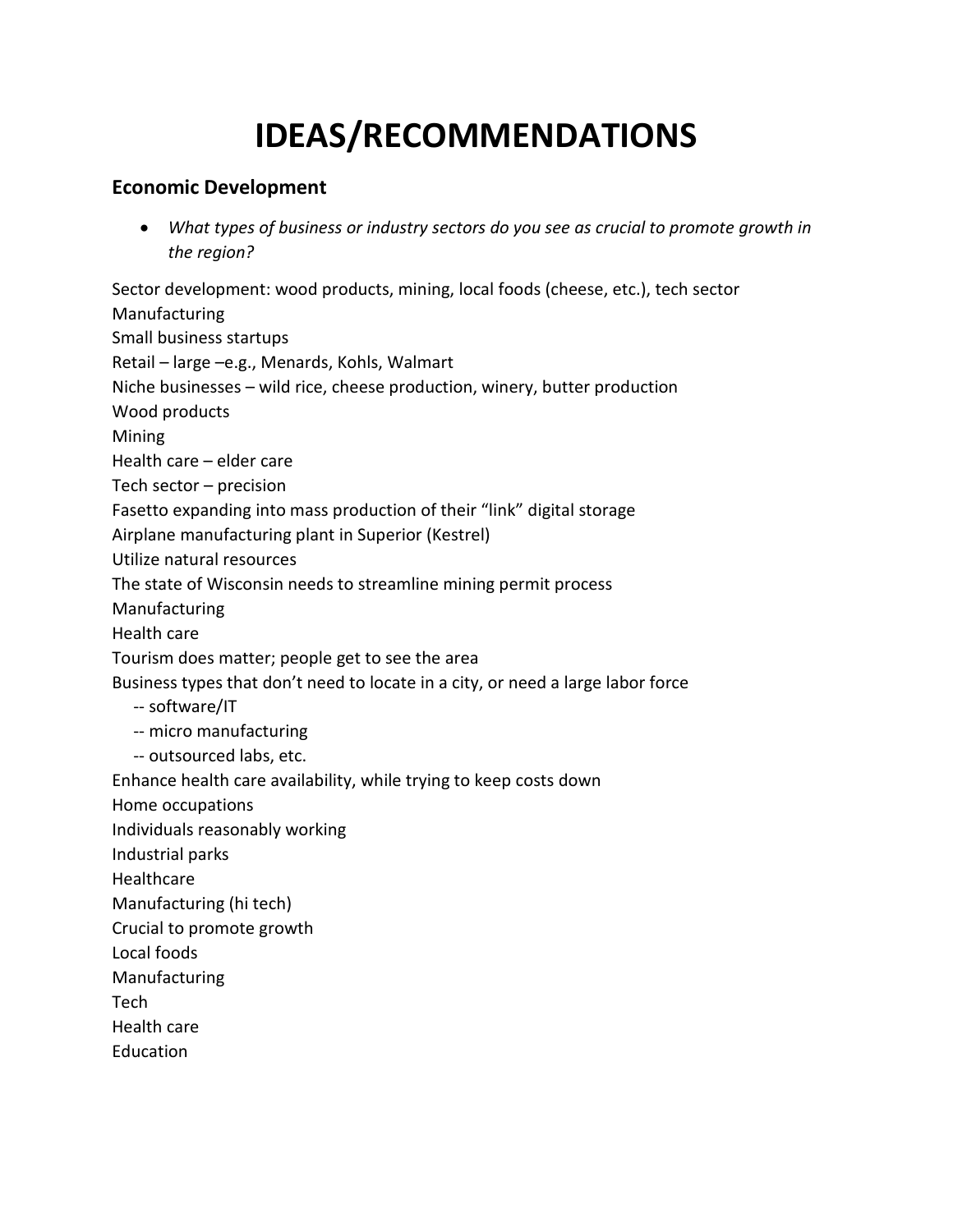Medical: doctors that take time to get to the bottom of a problem vs "band-aid"; specialized medical for either elderly or those with any types of condition needing more than general practitioner Education Manufacturers – all types, micro/macro **Healthcare Education** Small businesses of all types Micro manufacturing Health care Forest products – new products Mining Manufacturers Health care Professional Forest products – new/renewable energy Education

• *What do you see as the priorities in infrastructure upgrades needed in the region?*

Need road improvements, broadband, sewer and water funding Transportation options for those with no license Broadband People who want to work Business and school interactions Exposition district and sewer and water funding Exposition district County and US and state highways Internet Upgrade infrastructure such as roads and bridges Public landowners must lower timber stumpage lost Continue to grow broadband Natural gas Health care Broadband for some Serve the needs of older residents, many of whom bring intellectual capabilities and \$ capital with them Monitor and upgrade water, problems of roads, clean, fresh water will be big Employ community goods that entrepreneurs and workers want, parks, community organizations, things for families, trails, etc. Cell service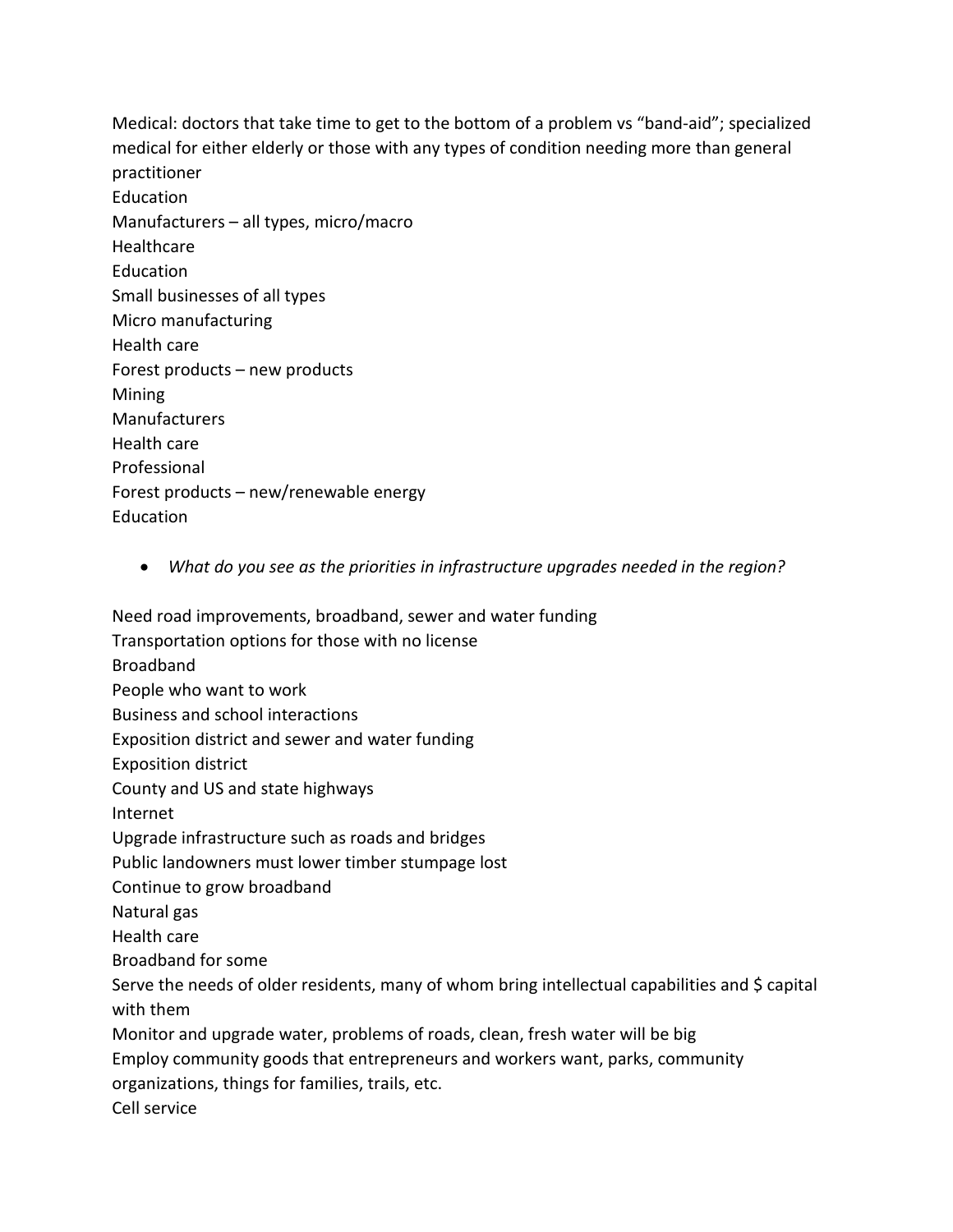Broadband Natural gas Broadband K12 infrastructure Roads Public access to natural resources (parks, forests, lakes, etc.) Priorities/upgrades in region City water/sewer systems #1 Schools – consolidate (like MN) (too small now to be efficient and effective) **Transportation** Decent housing "Things to do" when not working (after family or self) Variety Education Broadband Investment in schools Housing that is truly affordable and healthy, attractive Lack of community relationship support Broadband development Highway maintenance Expand four lane access Short line rail operations Recreation – trails Housing Improve broadband Overall infrastructure improvements Recreational – trails Affordable housing Professional housing Transportation **Quality** 

• *What do you feel keeps entrepreneurs from considering northwest Wisconsin as a place to locate and grow? How can we best market our region to attract new businesses?*

Need quality of life improvements to attract entrepreneurs – downtown development, community leadership, business incentives Active county economic development organization in all counties Remote locale "Elder" population – fixed income Build or incorporate younger person activities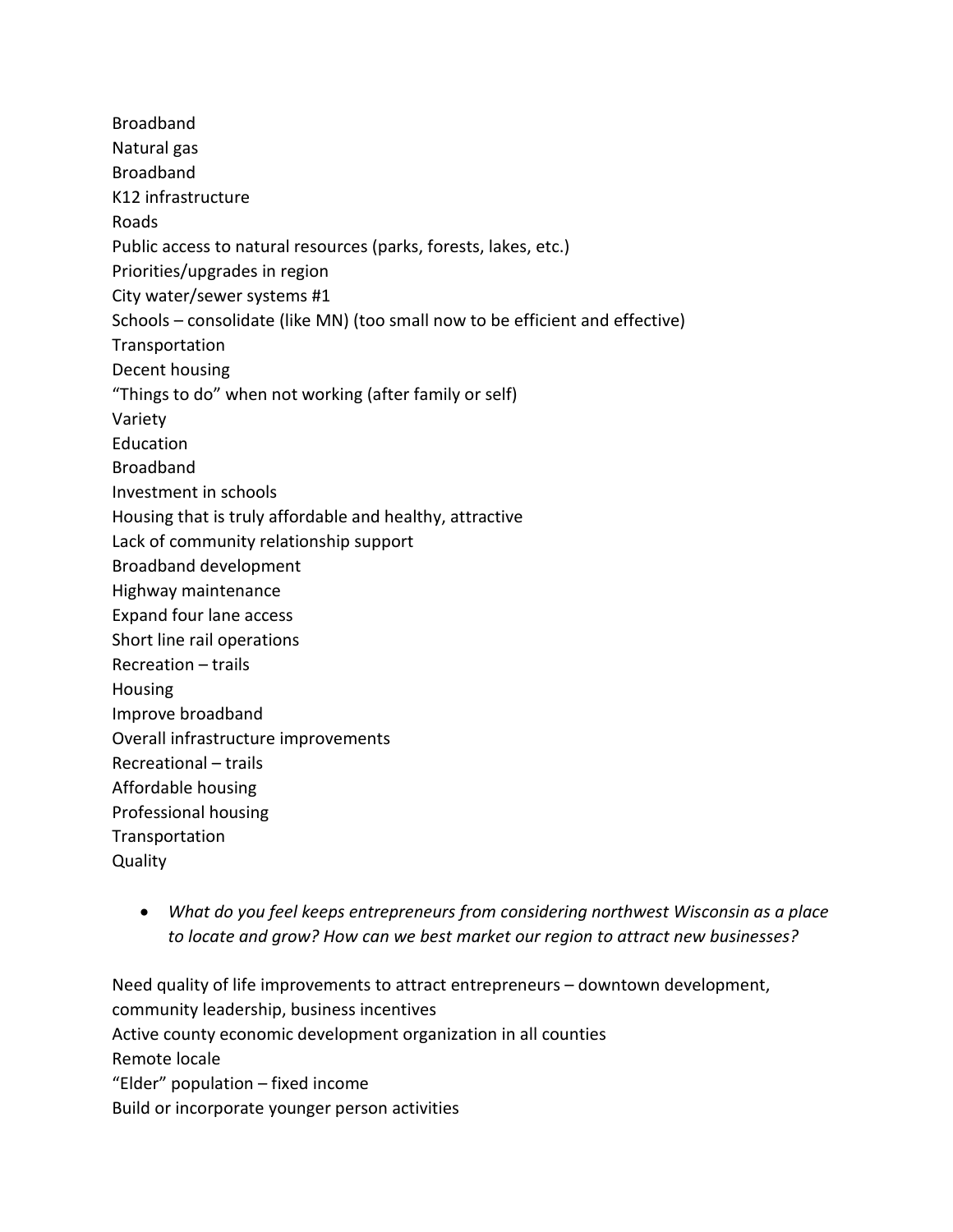Have "big" events that become annual traditions that grow and show off area

Spruce up smaller communities

Micro brewery

Internet website exporting of locally produced products

Cultural amenities, lack of

Upgrade broadband

Upgrade healthcare facilities

Lack of educated people in area

Rural areas

Lack of entertainment

Education – options in the school, other electives

Residents not wanting economic development

Lack of perceived community of peers - things to do, the quality of life they're looking for

Lack of outreach

Information for potential entrepreneurs in region on what opportunities exist

Lack of brand

Progressive sentiment (lack of)

Coordination of assets

Attract new business/market region

Educated workforce – what keeps/stops new businesses and business growth

Infrastructure – like utilities, phone, internet, cable - is expensive – because of low density

Marketing – outdoors/rural lifestyle (both a positive and negative)

Existing people within NW WI: Knowledge of "how-to" for "start-up"; funding – lack of personal cash injection to put into business and expectation that banks fund majority or 100% of start-up Education of workforce/lack of "desire"/"drive" to work.

Wage scale

Low-paying jobs

Lack of "good" family supports; e.g.: playgrounds, family activities

Expand quality of life: invest in recreational and cultural activities, provide trails, other

recreational infrastructure

Provide cultural resources – arts

Education

Lack of workers

Keeps from considering: wage scale – need to increase to invest in quality of life but business owner needs to make profit

Quality of life: desire – systems – hindrance

How attract new business: improve infrastructure, invest in improvements; incentives to attract (government, townships, villages)

Improve ability to retain workers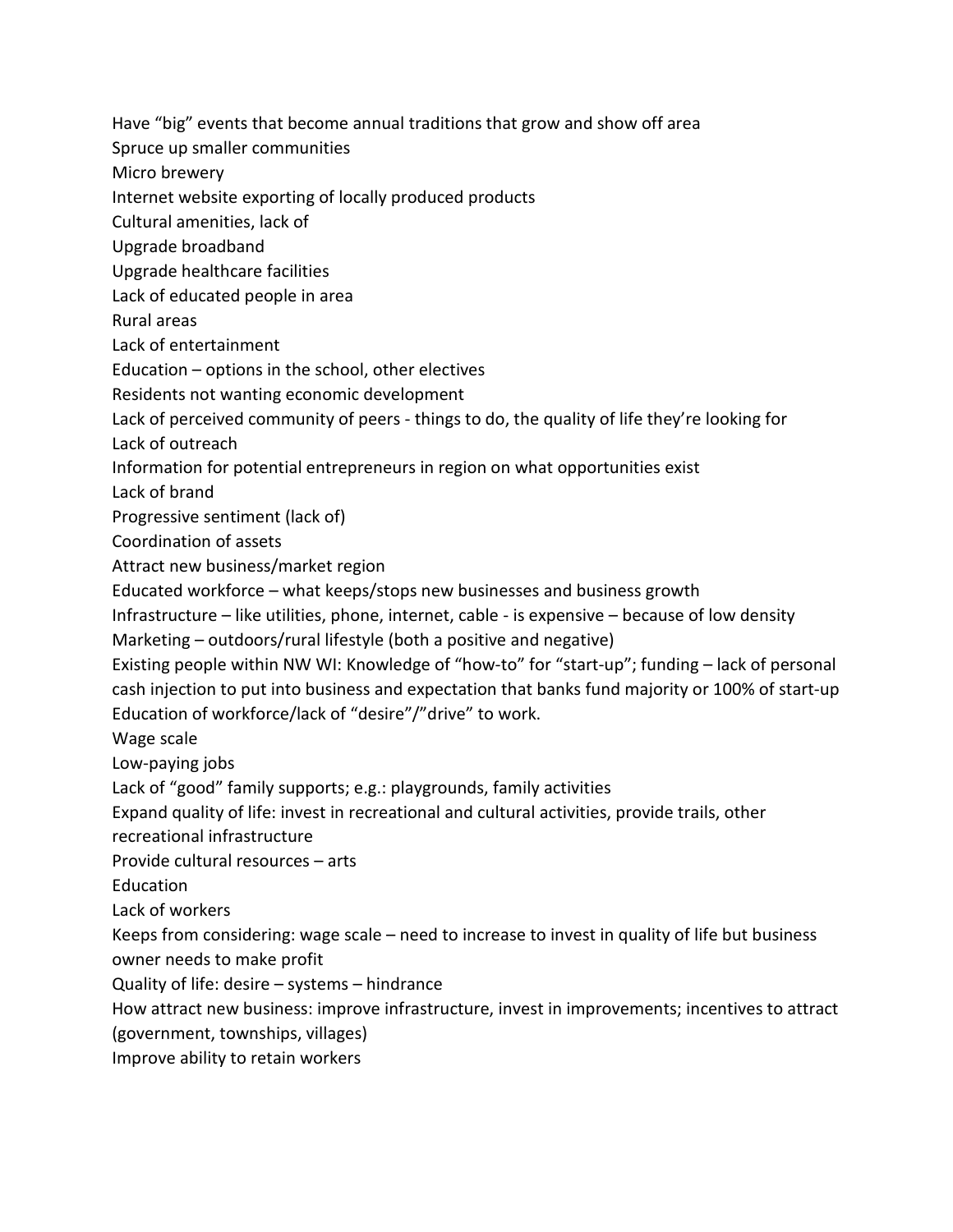## **Education**

• *What can the region's educational institutions do to more effectively support innovation and provide opportunities for educational attainment and career preparation?*

Regions: flexibility to students' involving employees to support their efforts

Internships support students

Housing assistance

Financial support

Continue educational efforts in school systems

**Tours** 

Soft skills

Provide technical skills of high school level to move into tech college

Provide additional soft skill development at K-12 level

Not "one size fits all" curriculum

Customer service skills

Funding for practitioners to be on site/joint appointment so they learn industry challenges; teachers/RNs

More student practicums but with support (faculty engagement on site)

Involved in community

Professional development to charitable organizations that do not have funding but have professional needs

Get kids introduced to multiple fields at early age, 1x@elem

"Manufacturing set-ups" in schools (Webster School, 1x@elem)

Tours of businesses at varying grades

WITC – manufacturing. Where buses of kids brought to; i.e. several years ago WITC in Superior held a gathering of several manufacturers, invited community, discovered positives

Showcased their business and how you can get education at WITC

Consolidate K-12: build awareness of good-paying tech jobs, on-the-job training

You can't support innovation and offer latest quality education for kids when you only have enrollment of 20-39 kids in a graduating class.

Push kids into tech schools – not all are going to succeed in 4-year colleges

Camp for middle school students to expose them to higher education careers

Partnering with school districts to overcome students' lack of motivation for educational attainment

Enhance the 12-post-secondary community work with businesses

Educate students on opportunities here…and what could be here if they wanted to start

it…entrepreneurship

Parents and children meeting tours of school

On-the-job training.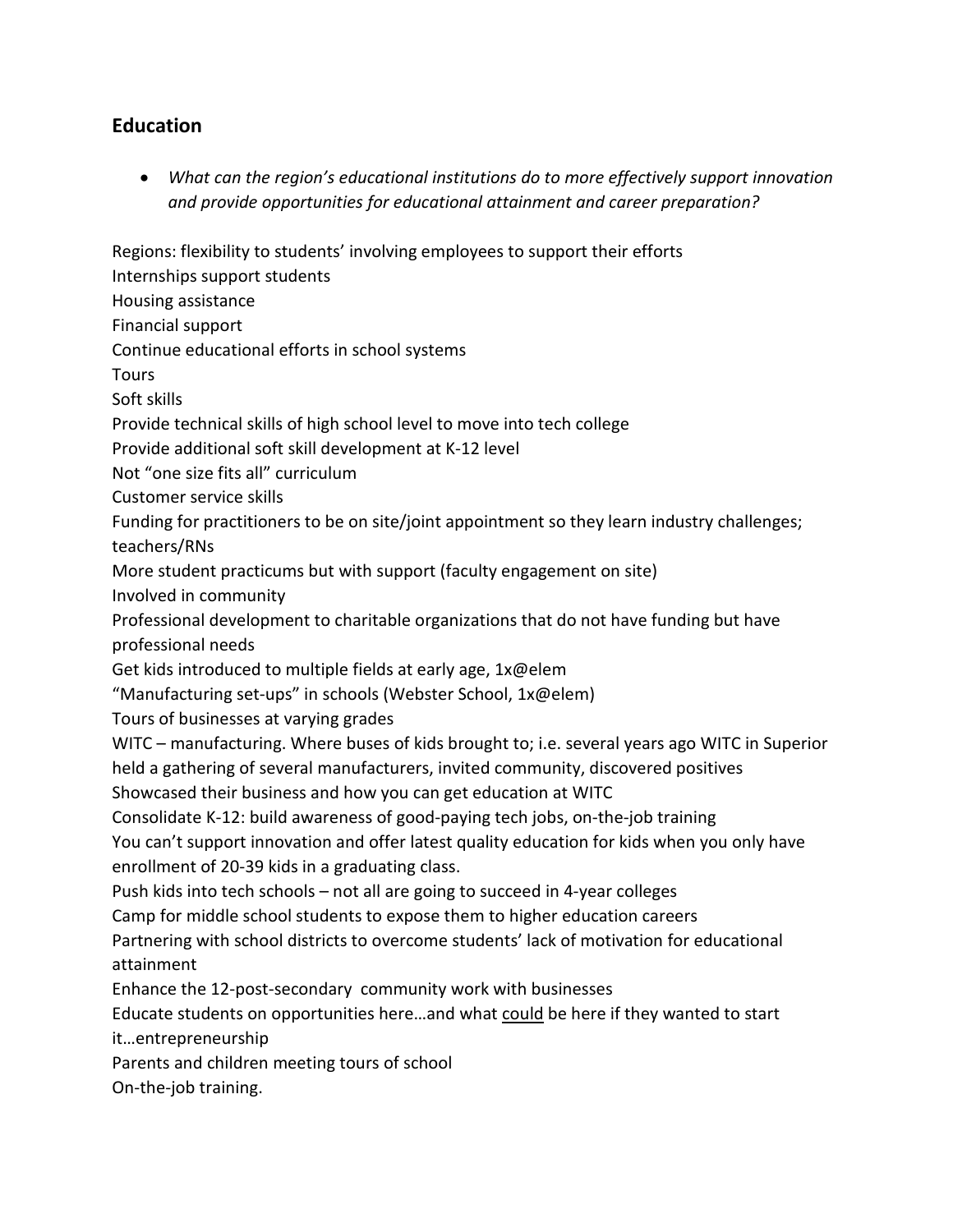School participation with workforce. Job and career center in high school – room with volunteers and information. More outreach to educate young people about the harm of drug use. Maybe require colleges and vo-techs to drug test students. Fab labs in high school and colleges The trades job fairs in high school and middle school Business – school linkages and shared ideas Consolidate schools More community involvement in schools Specific on-the-job training coupled with classroom Internet in schools and homes Innovation competition – local and states and nation More exposure to career – career fairs with representative from profession Develop community/county career Alliance with educators/business/economic development staff

## **Workforce Development**

• *What do you see as our biggest workforce concerns? What keeps you awake at night when you think about the workforce of the future?*

Brain drain – aging population and moving out of area

Long-time assistance and how to move out of government assistance and on own with

entitlement abuse

Soft skills

Low paid wages

Entitlements soft skills – teach this somehow

Substance abuse

Entitlement abuse

Low-paying wages for front line staff in health care. Re: rise in aging population. How to recruit and retain with 69% turnover rate

Lack of highly skilled, competent workforce who can meet stringent regulations and administrative requirements

Sheltered kids that haven't been held accountable and parents that have sheltered them so much that kids can't think for/defend themselves

Attitude of entitlement with youth – hours of employment, vacation, pay, position Lack of parenting (friend vs parent) and kids not "strong" enough to stand on own – not staying with job/sport/commitment

Motivating people to "want" to work – where it's more beneficial to work than not Aging workforce, entitlements: Concern is that fewer people will be working and more will be not working. Who is going to pay for all these programs – to keep us going (tax revenue)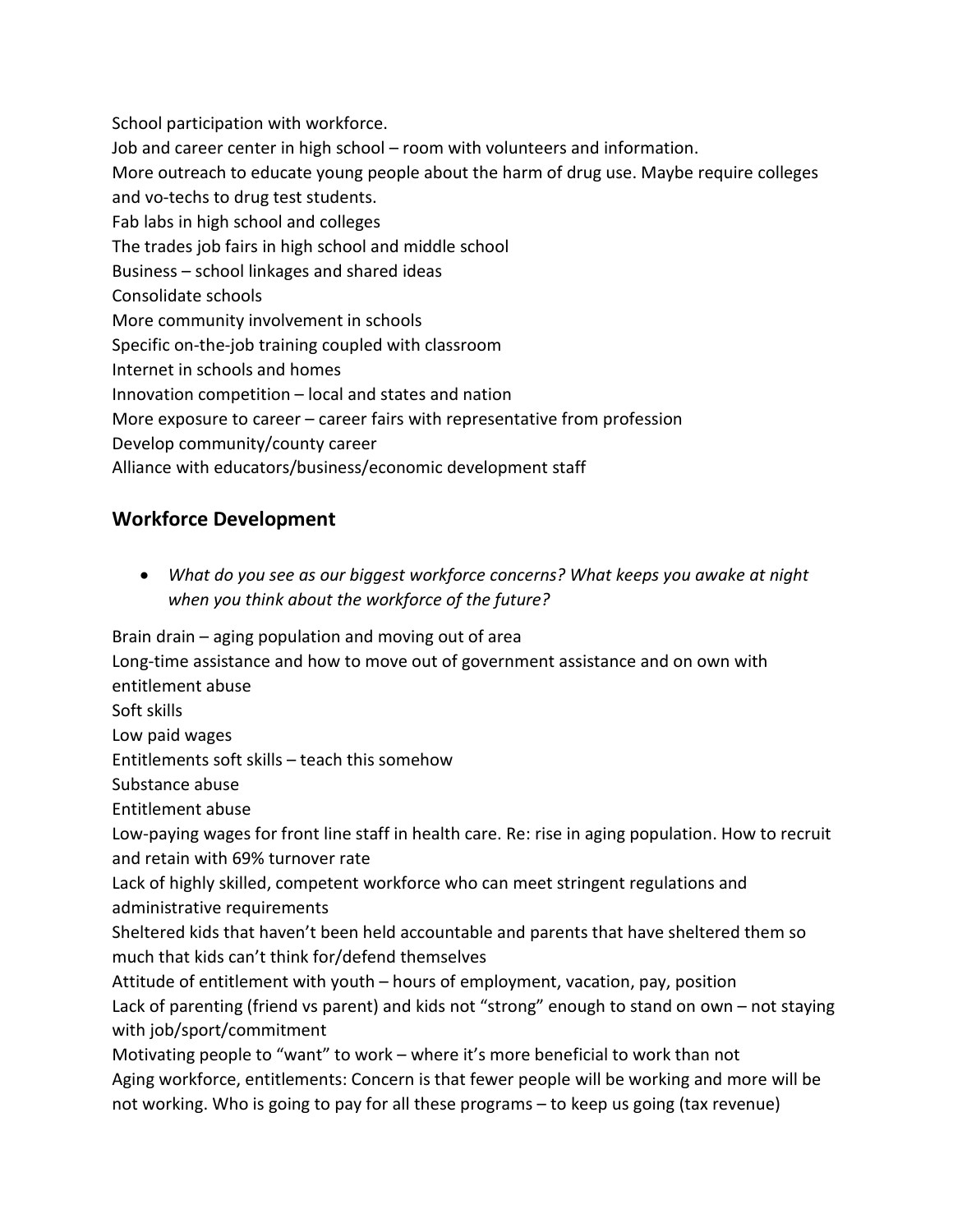Lack of technically skilled workers to replace and staff manufacturing industry Aging population – need for workforce to staff those services and fill retirement Attraction/retention difficult Staff to fill the jobs Younger workforce to stay in our community **Technologies** More vocational education, wood shop, construction trades, mechanics, teaching high level computer skills. Teaching pride in a job as a mechanic Aging population Population decrease Labor force participation rate for younger generation is lower than Baby Boomers Decrease in tax revenue People who want to work Financial disincentives Drug problems Poverty Lack of educated workers Labor force participation Decreased taxes due to retirement Job creating Staying connected Younger workforce Lack of skills and readiness to work

• *How can we get youth excited about work and the future of the region?*

Create atmosphere to join youth with different organizations/government and be an active member to offer ideas and make it happen Show benefits and experience of area Provide technical skills for local jobs Provide quality of life infrastructure in community Need flexibility; info/technology access, and quality of life Show them benefits/experiences sooner in life Reduce incentives to those who don't work ("Why should I work when I get more to stay home" is what you hear) Pay them well Offer perks beyond salary, flex time Benefits like PTO to volunteer Show young workers that their work contribution is meaningful; makes a difference. This is important to them. Teach soft skills (communication skills, work ethics)